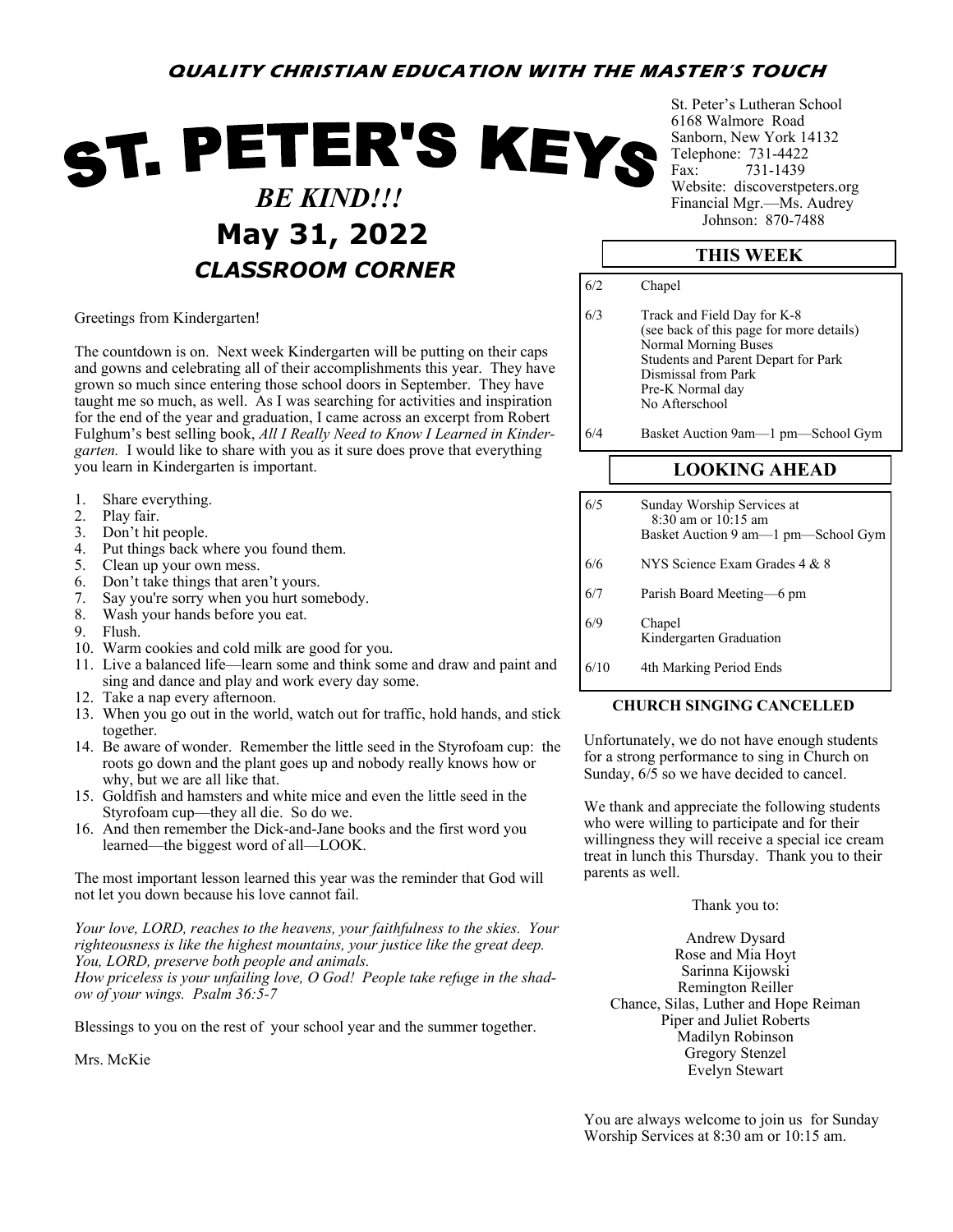#### **FIELD DAY—FRIDAY JUNE 3RD FOR GRADES K—8 (NORMAL DAY FOR PRE-K)**

Field day for Grades K-8 will be held on Friday, June 3rd at Fairmont Park. Students will meet at school for attendance. Normal morning buses will be provided. Parent drivers will meet at the old entrance by  $9$  am. Students will be dismissed to their driver to be transported to the field. When at the field, students will stay with their class and travel to the events. Teachers and Parent volunteers will help run each event and encourage students to have fun and try their best. Once events are completed, parents will sign their child out with the teacher. You may stay at the park and enjoy time there or head home/elsewhere. We will NOT be returning to school, there will NOT be afternoon buses and we will NOT be providing afterschool.

Completed forms should have been returned to school.

#### **END OF YEAR BASKET AUCTION**

Our End of the Year Basket Auction is this weekend! We will be open to anyone who would like to attend so be sure to spread the word and invite all your family and friends! Doors will open at  $9:00$  a.m. both Saturday, June  $4<sup>th</sup>$  and Sunday, June  $5<sup>th</sup>$ . We will close at 1:00 pm each day. Winners will be contacted Sunday afternoon.

Tickets can be purchased for \$5.00 a sheet or five sheets for \$20.00. A \$100 Amazon Gift Card will be given as the door prize. There is one door prize ticket for each sheet of tickets purchased.

We are extremely thankful for all of the generous donations that were given in support of this event!!

#### Some of the wonderful donations are:

**GIFT CARDS:** Tim Hortons, Wegmans, Fugi Grill, Applebees, Walmart, Target, Starbucks, Dunkin, Cabelas, Regal Cinema, Tractor Supply, Olive Garden, Panera, Jersey Mikes, Little Caesars, Dairy Queen, Home Depot, Kevin's Carpet Cleaners, and more!!

#### **BASKETS AND ITEMS:**

There is something for everyone! Small kitchen appliances (Keurig, Air Fryer, CrockPot, Electric Tea kettle), bathroom décor/ supplies, baby items, summer toys, scooters, Fit Bit Versa 2, inflatable pool, small bikes, wheelbarrow, gardening tools, Ryobi Cordless Trimmer and batteries, books, beauty products, patriotic décor, food and drink baskets, themed items, and more. The list goes on and on!

We hope to see everyone this weekend. All proceeds from this event go directly to St. Peter's General Fund to be used for operating purposes of our wonderful school!!!